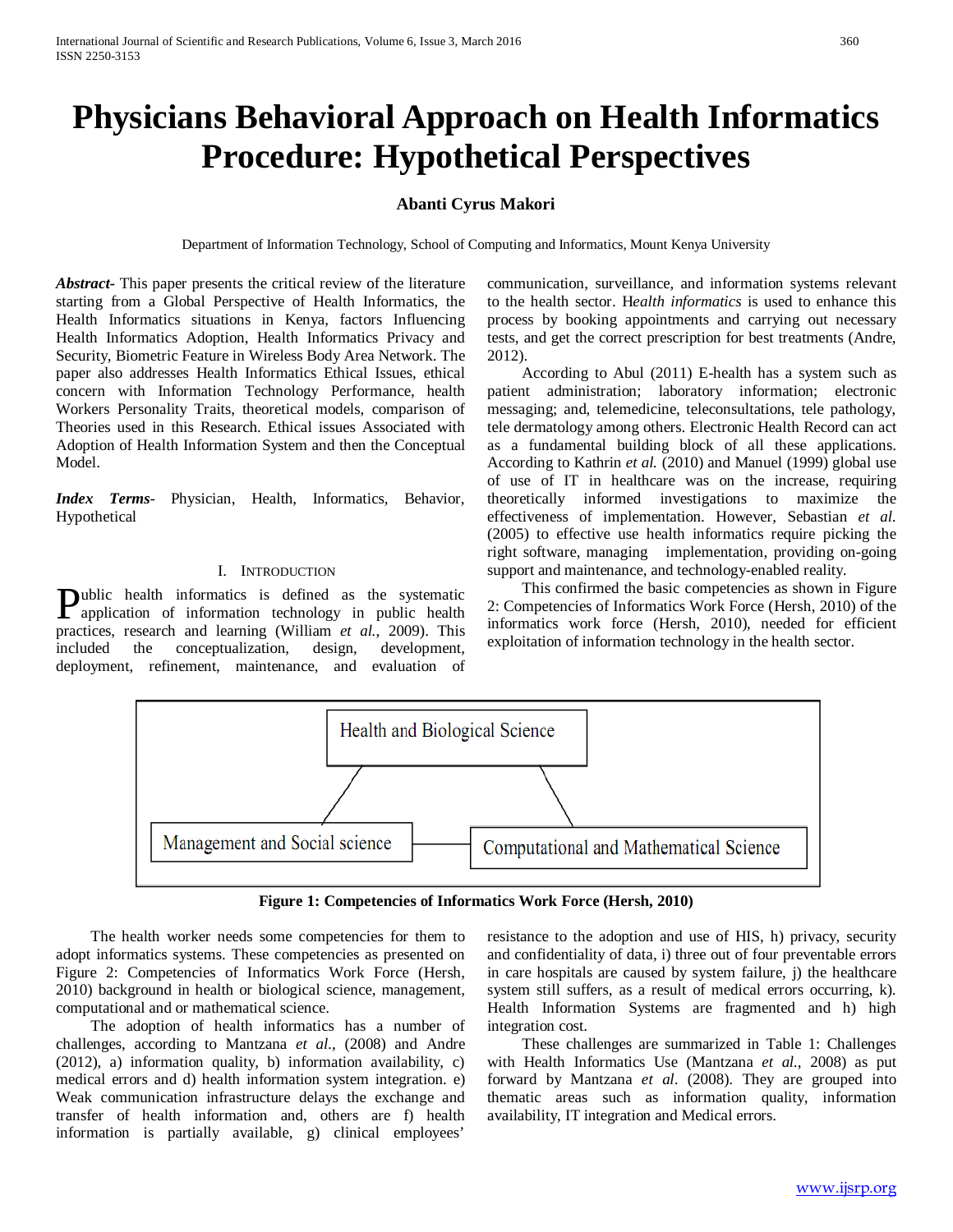| <b>Thematic</b> | <b>Health</b>      | Health<br>informatics,       |  |
|-----------------|--------------------|------------------------------|--|
| areas           | informatics'       | current challenges           |  |
|                 | potential          |                              |  |
| Information     | Improve quality    | Weak<br>communication        |  |
| quality         | of information     | infrastructure delays<br>in  |  |
|                 |                    | transfer of information      |  |
| Information     | Improve            | Health information partially |  |
| availability    | availability<br>οf | available                    |  |
|                 | information        | Health workers' resistance   |  |
| IT integration  | Improved           | health<br>Fragmented         |  |
|                 | integration        | informatics solutions        |  |
|                 |                    | High cost of integration.    |  |
| Medical         | medical<br>Reduce  | Preventable<br>errors<br>are |  |
| errors          | errors             | caused by system failures    |  |
|                 |                    | Unauthorised alteration of   |  |
|                 |                    | health record                |  |

<span id="page-1-0"></span>**Table 1: Challenges with Health Informatics Use (Mantzana**  *et al***., 2008)**

 These challenges facing the use of health informatics shown in [Table 1: Challenges with Health Informatics Use](#page-1-0)  [\(Mantzana](#page-1-0) *et al*., 2008) may be overcome by the existing potentials such as improved quality information, improved availability of information and reduction of medical errors.

#### 1.1. GLOBAL PERSPECTIVES OF HEALTH INFORMATICS

 In China Most hospitals have integrated Information Technology into clinical systems for good health (Andre, 2012). In America electronic medical health is gathering pace towards the 2014 deadline, hence easy monitoring of diseases (Idowu, 2010). However, this was not possible due to increased complexity, need to improve efficiency, quality, cost effectiveness and security of healthcare services (Vogt *et al.*, 2010).

 In Pakistan, 88.0% of health workers have adopted health informatics as their career (Muzaffar *et al.* 2008). Other researchers such as Ozumba (2008) and Asangasi *et al*., (2008) had observed that 0.5% of doctors in Nigeria used the Internet in searching for health information. However, Idowu (2010) maintained that the use of high quality real time health information would be available to the health care providers, researchers, decision makers and all health stakeholders. This could be possible if technology can be implemented effectively. This argument was supported by Muzaffar *et al*. (2008) who also argued that user needs should be addressed by health informatics as the best strategy. Kenya is also not left behind when it comes to the adoption of health informatics as discussed here next.

# 1.2. THE HEALTH INFORMATICS SITUATIONS IN KENYA

 In Kenya, hospitals are organised in hierarchical order. Top of the hierarch is the National Hospitals, followed by County referral hospitals, then county hospitals, sub county hospitals and dispensaries respectively. The use of Information Communication Technology (ICT) in the Kenya Health System is on the increase (Salesio, 2007 and Ouma, 2008). These include electronic health records, hospital information systems, telemedicine and the internet, especially through the Internet solutions, up-to-date information, dissemination, and online library.

 In 1994, the Republic of Kenya (RoK) approved the Kenya Health Policy Framework (KHPF) whose operation was the development the Kenya Health Policy Framework Implementation Action Plan. This led to the establishment of the Health Sector Reform Secretariat (HSRS) (Muga *et al.*, 2004 and Asangasi *et al*., 2008). The major trend of e-health services in Kenya and the rest of the world as given by Andressen (2007) are pure access to health information on the internet, decision support, support for lifestyle changes (exercise), open public sites (for example, mental health, Social support), self-help groups, psycho-educational services (individual or group), questionanswer services, online doctor services with health professionals, e-therapy or audio-visual conferencing, web-based discussion forums and then electronic mailing lists.

#### 1.3. FACTORS INFLUENCING HEALTH INFORMATICS ADOPTION

 According to Keri *et al.* (2006), Zahir & Peter (2008) and Morton, (2008) the factors affecting the adoption of health informatics are: cost, benefits & Perceived Value, IT support & Ease of use, Internal pressures, External pressures, IT infrastructure & Discretionary use, IT sophistication & Autonomy, Organisational size & leadership, Patient satisfaction, Security &confidentiality, Health workers & administrators relationship, and Education & training.

# 1.4. HEALTH INFORMATICS PRIVACY AND **SECURITY**

 The increased use health informatics in the health sector, have led to an increased theft of patient records (Nicole, 2010 & Fredrick *et al*., 2004). Of these, identity theft is the fastest growing crimes. In 2009 there were more than 27500 cases of medical information theft in the USA. Statistically, fraud of electronic medical records has increased to112. 0% in one year (Nicole 2010). In 2003 internet hijackers stole 65000 web addresses belong to the county of Loss Angeles and sold them (Fredrick *et al*, 2004 and Harold *et al* 2004). The sale of patients' health information is a multibillion venture. The reason being people, corporations, and government are active in trading personal information for their own gain.

 According to Scambusters (2012) eighteen million medical records were lost, stolen or otherwise put at risk of falling into the wrong hands. This means that our health records and privacy are in the hands of others. In 2011 there were more than three hundred and eighty (380) breaches involving 18 million medical health records. Thousands of health workers who handle billing data can also access at least some parts of patient's electronic medical records. At the Johns Hopkins Hospital, insecurity of health informatics is high (Eli, 2012).

 However, with these factors as the fore-mentioned, it was possible that commercial entities might have a strong desire to access medical information (Mirza, 2012). This information includes patient histories, along with procedures and treatments performed, that would allow them to direct resources to profitable health care areas and target patients who require the medications and treatments they market. This is a reasonable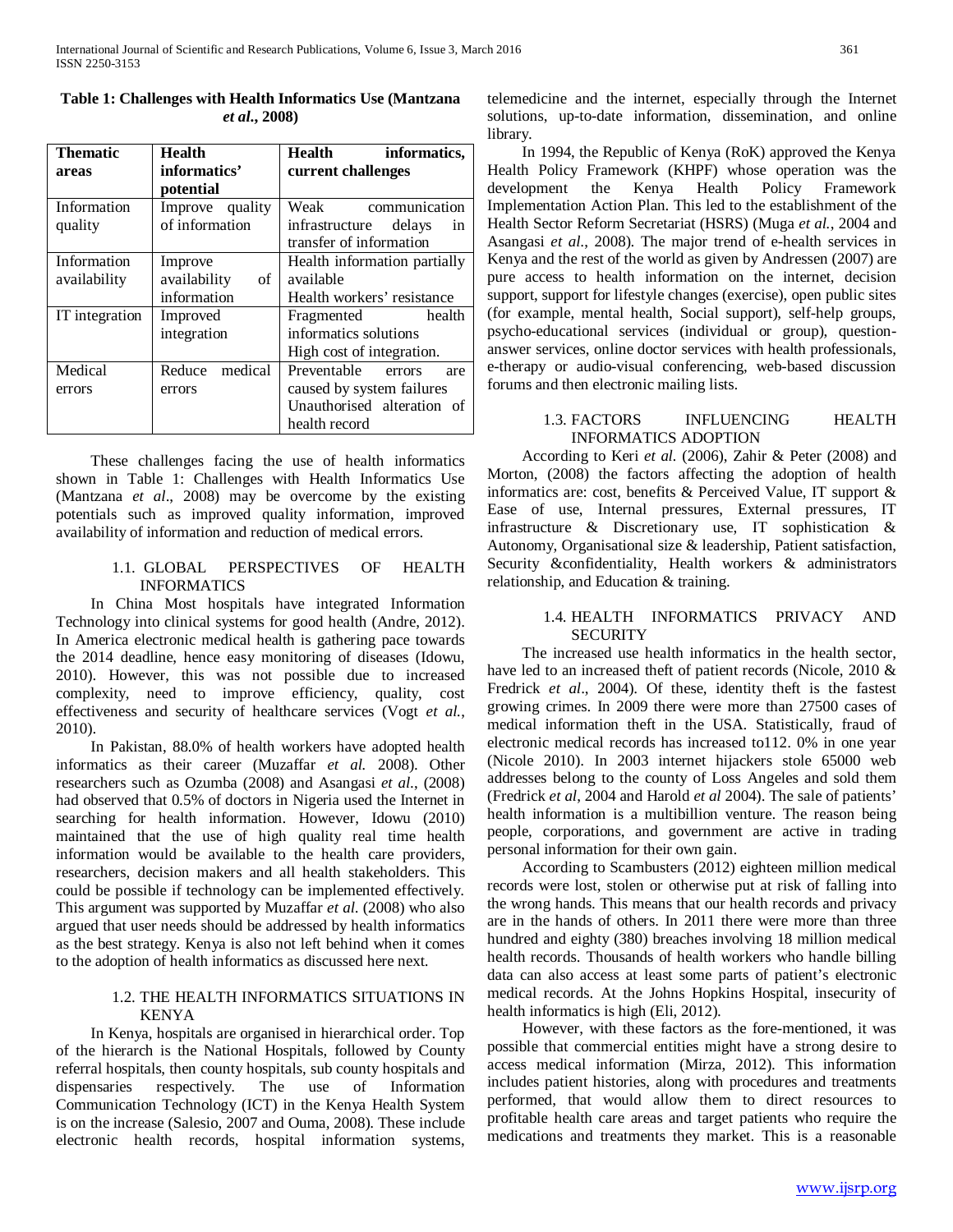desire, but it will compromise patient privacy. Besides challenging society's privacy values, gaining access to full medical information for malicious purposes could result in a potential threat to the society. Medical information is valuable and its value continues to grow as the health care costs skyrocket.

# 1.5. INTEROPERABILITY OF ENTERPRISE INFORMATICS APPLICATIONS

 According to Mantzana *et al*. (2008) Enterprise Application Integration (EAI) has emerged to support organisations overcoming their integration problems. It has been adopted by many organisations in various sectors. Despite its importance, the healthcare domain develops EAI solutions are slow, requiring further investigation. The lack of common institution-wide health informatics infrastructure has resulted in individual health sectors developing diverse health information systems.

 The limitations of this approach include Enterprise resource planning system failure, Sharing and integration, Limited management support and decision making process, Back/front office operations and function, Security and privacy issues, Financial issues and Business process reengineering (Mustafa *et al*. 2008 and Zahir & Peter, 2010). Other limitations are high maintenance cost, data redundancy & inconsistence, and overlapping data. These limitations of health informatics infrastructure may be looked at from three areas such as people, hardware and software.

 Interoperability is a state which exists between application entities where one application entity can accept and understand data from the other. Hence perform tasks in an appropriate and satisfactory manner. This could be without the need for extra operator intervention (Antonio, 2005). According to IEEE (1990) interoperability is the ability of two or more systems to exchange data and mutually use the information that has been exchanged. It is critical to recognise the complexity of the processes that surround health care when aiming towards interoperability of healthcare information, in which various categories of players are directly or indirectly involved.

 When driving towards interoperability to support E-Health strategies successfully, health players have to be fully involved (Garner, 2009). This is due to their work environment which may be directly or indirectly impacted. These impacts are, by standards and technologies to support the workflow in their daily practice. It was advisable that before considering mandating the use of a particular technology or standards through any official certified body, their consent has to be achieved through a collaborative process.

 Interoperability in E-health systems was important for delivering quality healthcare and reducing cost of health care. The important use of this included chronic patient coordination using different E-health systems. These E-health systems are Electronic Health Record Systems (EHRs), Personal Health Record Systems (PHRs) and wireless medical sensor devices (Garth, 2012). All these enable secondary use and share EHRs among different health care providers. To successively achieve full interoperability, it is important to involve all players such as health companies, health providers, IT managers, health administrators, health authorities and Governments.

 Communication and cooperation among healthcare establishments demand different frameworks. According to Comyn (2006) these operate at various levels within the context of a clinical application. They include legal, ethical-cultural, administrative and technical interoperability framework. Any obstacles at any of these levels may cause the whole communication to falter. Each level needs to be addressed in order to achieve effective communication.

# 1.6. HEALTH INFORMATICS AND ETHICAL ISSUES

 The Webster Dictionary defines ethics as conforming to accepted professional standards of conduct. This can be supported by Dean, (1992) and Lantos (1987). For example, people tend to rationalise unethical behaviour by saying, it is a business and does not believe in an unethical way of running a business. According to Horner (2007) four ethical issues that relate to health informatics are care standards, appropriate use, appropriate users, and professional relationships.

 In spite of all the benefits that information technology has brought, it has also given rise to a number of troubling social problems particularly in the healthcare providers (Carol *et al.*, 2004). These social problems include loss of privacy, intellectual property issues, identity theft, spam, and sexual exploitation of children, obsolescence of workers' skills, global outsourcing of jobs and deteriorating of working condition. According to Davis (1991) and Bryn & Janice (2003) medical professional must remember the oath of ethics and code of conduct in the practice of their profession. According to Robinson (1991) safety is a critical factor in health care services considering the health nature of the individual.

 According to Moor (1995) computer ethics proposed the policies to guide individuals and collective action in the use of information technology. Applying moral theory is only part of computer ethics. To act ethically requires that we take responsibility for our actions. We need to clearly understand that the technology itself is not to blame for the any harm that results from its use. One of the most frequent complaints from the internet users is an endless flood of unwanted email (spam) (Edward 2004). Experts agree that spam is here to stay hence need for a constitutionally acceptable method of reducing unsolicited email, especially when theft, fraud or abusive conduct is involved. Ketrina (2009) posed a question if the people not different from the objects in an actor network?

 To answer this question we consult the Actors Network Theory (ANT). Saying that the computer won't let me do that is equivalent to saying our organisational policy won't let me do that. Information Technology is now used universally to support critical business decisions. According to (John 2004) it has evolved beyond the basic application such as billing, an inventory to a point where it directly supports customers and manufacturing process. Ketrina (2009) argued that ANT can be used to inform ethical questions of the human effect's special character Actors are heterogeneous networks, too, hence actor's networks. However, as Moor (1985) had argued that changing settings and practices emerge with new computer technology may yield new values as well as require the reconsideration of old values. A New moral dilemma may also be brought along. Physica (2010) on the other hand, advocated for awareness, policy formation and enactment of necessary legislation in all countries for the prevention of computer related crimes. In the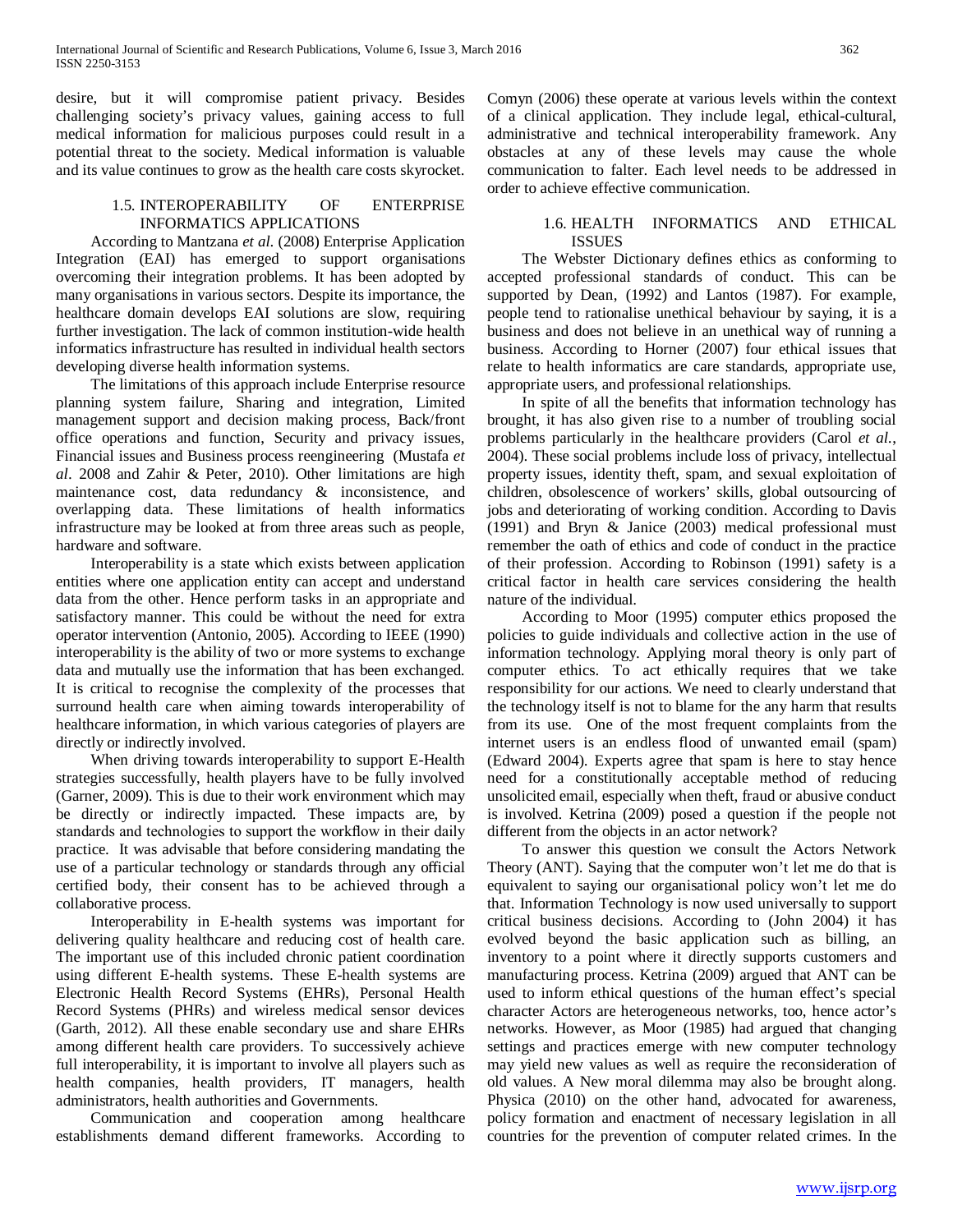recent past dozens of ethics centers and programs devoted to business ethics, legal ethics, bioethics, medical ethics and computer ethics have sprung up. Physica (2010) continues to argue that these centers are designed to examine the implication and practices in all spheres of human activities on our lives.

 Computer based performance monitoring ethics have been discussed by Ball (2001) in the work place. The argument was ethical monitoring practice is inadequate if simply applied to indicate whether the practice is on balance, ethical or not (Alder, 1998). Software piracy is on the increase (Roxanne, 2004). The reputation for integrity is crucial to success. According to Graig *et al.* (2003), current studies on adoption of technology in commerce have included all corporate aspects of technology, organizations, environments and individuals. These four influenced the adoption of framework generated from many trade studies.

 The goal of the E-Health Code of Ethics is to ensure that all people worldwide can confidently, and without risk, realize the full benefits of the Internet to improve their health Tengku (2003). These are honesty, quality, informed Consent, privacy and professionalism. IT use is now considered a basic right of all human beings (Tengku, 2003). Several of the ethical issues related to access were observed and found to exist in a paperrecord based world. These were brought back into view in relation to privacy concerns concerning the EMR (Ellen *et al*., 2011). For example, in one instance, a computer terminal froze during a clinical encounter in a consultation room. The clinician, frustrated, left the consultation room to seek help, and, because the system was non-responsive, remained signed onto the system (leaving the potential for the patient who remained in the room to access the system, if it began working again). In contrast to leaving a paper file in a room, this left access to the entire clinic's patient population potentially exposed.

 Today we are connected to one another through electronic media such as cell phones, email, instant messaging, twitter, and Facebook. These connections enable us to stay in close contact with and share information with more and more individuals than ever before. Software piracy represents both ethical and business challenges to individuals and organization (Roxanne, 2004). All over the world the rights legally recognized are violated daily in the name of economic advancement, political stability, religious causes, terrorism, personal greed and Personal interest.

 Development of effective health information systems requires understanding Health Informatics (HI), the systematic application of information and computer science and technology to health practice, research, and learning. Identity theft and the resulting financial crimes have become an increasing problem in our everyday lives (Patrick, 2005, earlier, health workers focused on the collecting and giving information for better treatment of diseases (William *et al*., 2011). Security was locking files in the rooms or file cabinets. However, computers increased the efficiency, keeping of health record and security. Computer based records management took health data from manageable few and opened opportunities for leakages with open data theft.

It is particularly offensive that these defendants stole the victims' identities from local hospitals and doctors' offices. People have enough to worry about when they go to a doctor. They should not have to worry about losing their identity to recover their health. According to Changrui & Arthur, (2009) the attempts to establish electronic medical records face challenges such as privacy, old records, and budget constraints. They propose the development of personal portable healthcare record smart cards and a corresponding framework to simplify maintenance and transfer of patient records as an incremental step towards a nationalized electronic records system.

 The Federal Trade Commission (FTC) issued a set of regulations, known as the Red Flags Rule, requiring that certain entities, including health care providers, develop and implement written identity theft prevention and detection programs to protect consumers. Health identity theft is a fast-growing crime, and steps must be taken to defend against it. HIPAA and HITECH are the government's way of ensuring that all hospitals meet a minimum level of security. This baseline should be maintained and improved upon in an on-going basis (Michelle, 2008). By adhering to HIPAA and HITECH, the hospital is not only remaining compliant, but also ensuring its patients that it is constantly improving its security in a dangerous environment.

 Among the potential benefits of EHRs are (Janine *et al*., 2011): (1) significant reduction in health care costs, (2) reduction of medical errors, and (3) improved quality of care. Examination of the data by some health care cost experts suggests that the exchange of health information contained in EHRs and other related HIT activity will have a substantial impact on the health care system's costs, saving approximately 80 billion dollars annually. A significant part of the savings could be achieved through the exchange of health information. Laura (2008) suggested measures to improve patient identification as checking and verifying the identity of patients; Use two verifiers on transfer of data to a facility; Standardized approach to the patient record; training on verification procedures to privacy among others.

 There are serious potential consequences for victims whose information is compromised (Kathryn, 2011). As the nation moves toward the increased use of electronic health records, industry experts anticipate that occurrences of identity theft will rise dramatically.

 In healthcare applications, the move toward developing electronic medical records (EMRs) and linking them to affiliated health care databases over a public network also brings an urgent issue of patient-identity theft (Chao *et al*., 2004). This is because eavesdroppers can intercept the transfer data via a public network at any place at any time, thereby resulting in an increased possibility of improper disclosure of patients' sensitive information and potential abuses of EMRs. Consequently, a patient may acquire a bad reputation due to improper disclosure of his/her EMR, thus requiring extra money and time of effort to recover their reputation and credit.

#### II. BIOMETRIC TECHNOLOGIES IN HEALTH **SECTOR**

 The term biometrics is of Greek origin that literally means the measurement of life (Stephen, 2004). In more practical usage, it is argued, biometrics is the science of measuring and analyzing biological information. Biometrics is used to identify and authenticate individuals and is rapidly becoming a popular approach for imposing control over access to information.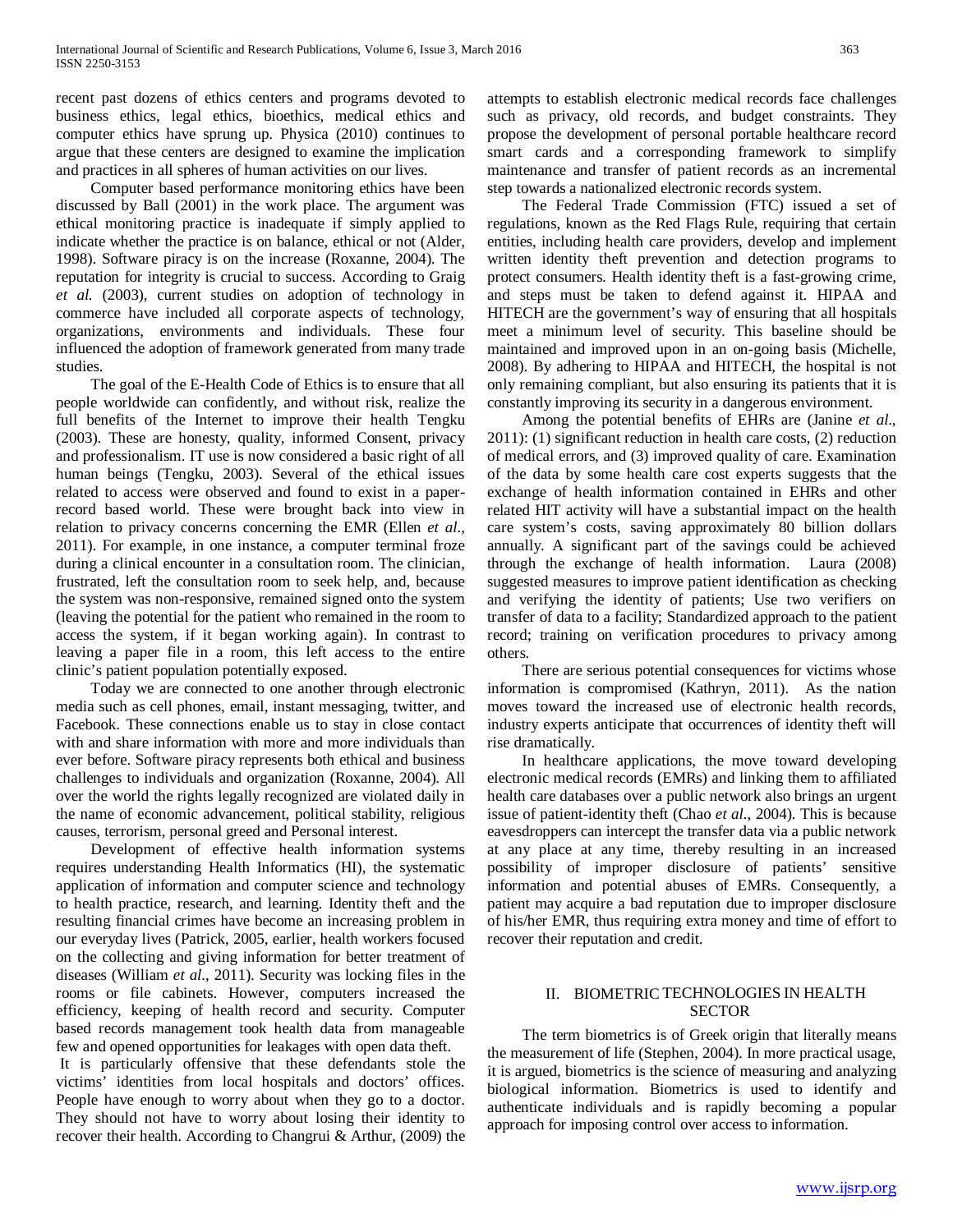The need for biometric-based authentication in the health sector would be attributed to the inefficiencies of other authentication techniques. According to Douglas (1997), some of the security strategies to protect e-record includes a health workers' request access for patients, health workers become patient fiduciaries and grant secondary access, coexistence of health workers, granting an exception for emergency access, simplify health workers access, execute a confidentiality agreement periodically and the enforce security policy vigorously & uniformly. Although these strategies are acceptable to some extent they fail to meet the privacy and security thresholds.

 The biometric systems use human traits (Stephen, 2004). These traits are 1) genotypic traits (facial geometry, hand geometry, and DNA patterns), 2) rando-typical traits (fingerprints, iris patterns, and hand-vein patterns), and 3) behavioral traits (signature dynamics and keyboard typing patterns). All these will provide the ability to positively identify health worker by their personal attributes. The biometrics are gaining acceptance in the health sector because of the limitation of password authentication. According to Mogli (2011) 60.0% to 80.0 % of workers disclose their passwords to a colleague if asked. Many people actually write passwords on Post-it notes and stick them to their computer screens or keep under their keyboards. On the other hand, passwords, personal identification number (PIN), smart cards can be easily obtained or even shared. The same security breach can happen with patient confidentiality and patient medical records.

 In a recent survey, it was estimated that by the end of 2012 half of the health workers were to be using personal mobile devices to access the computer system (Rifat *et al*, 2009). This was known as Bring Your Own Devices (BYOD). This, however, presents a number of challenges associated with security and privacy. To overcome this, mobile biometric has been recommended. According to Bill (2012) mobile biometrics offers a highly secure way to access personal computer, application and files containing health information. According to Howard (2011), if you were to make health workers to remember their passwords, they would wind up writing them down and that will be inherently less secure. The use of biometrics in the healthcare is anticipated to increase, especially with the need to accommodate multiple users on a shared E-health systems access. On the other hand Frank (2009) suggested that security and privacy was of value in healthcare that any other field. However, if this security system is seen to waste doctors' time and causes distraction then better none at all. In support for the use of biometrics, Frank (2009) also suggested use of biometric system instead of cryptic passwords. Biometric systems enhance detection of user's unique physical characteristics that would make the doctor's life easier in small clinics.

# 1.1. BIOMETRIC FEATURE IN WIRELESS BODY AREA NETWORK

 Wireless Body Area Network (WBAN) is a small, intelligent device that may be implanted in one's body. According to Benoit *et al.,* (2010) WBAN is capable of establishing wireless communication. These devices monitor health status and gives back responses the user of medical personnel and can record the measurements over a longer period of time, hence improving the quality of the measured data. In their description Benoit *et al.* (2010) identified sensors and actuators as WBAN devices. The sensors measure some internal and external human body parameters such as the heartbeat, body temperature among others. On the other hand actuator acts on data they from sensors such as a pump administering the correct dose of insulin based on glucose amount. Interaction with the user or other persons is usually handled by a personal device. One example was sinking of data by smart phone as wireless devices.

 The WBAN may be placed in the various parts of the human body as illustrated in Figure 3: Patient Body Monitoring Areas (Drude, 2007). Furthermore, the data obtained offers the doctors a clearer view than data obtained when admitted at the hospital.



<span id="page-4-0"></span>**Figure 2: Patient Body Monitoring Areas (Drude, 2007)**

 Wireless Body Area Networks [\(Figure 3: Patient Body](#page-4-0)  [Monitoring Areas \(Drude, 2007\)\)](#page-4-0) are an enabling technology for mobile healthcare service delivery. These systems reduce the enormous costs associated with patients in hospitals as monitoring can take place even at home in real-time and over a longer period of time (Dave *et al*., 2010).

 According to Drude (2007) it is necessary for continuous monitoring patients. The usefulness of WBANs has been facilitated by the increased deaths resulting from disease that otherwise can be prevented. WBAN technology could provide the connectivity to support the elderly in managing their daily life and medical conditions (Drude, 2007). A WBAN allows continuous monitoring of the physiological parameters without limiting the patient movements in the hospital and at home.

#### III. HEALTH WORKERS' PERSONALITY TRAITS

 Personality determines the unique thinking and behaving patterns of an individual (Wang *et al*., 2005).Traits, however, are the degree of this emerged uniqueness when an individual is observed from different angles or dimensions. According to Esther *et al.,* (2010) and Alan *et al*. (2011) The Big Five was originally derived in the 1970's by two independent research teams who took slightly different routes but arrived at similar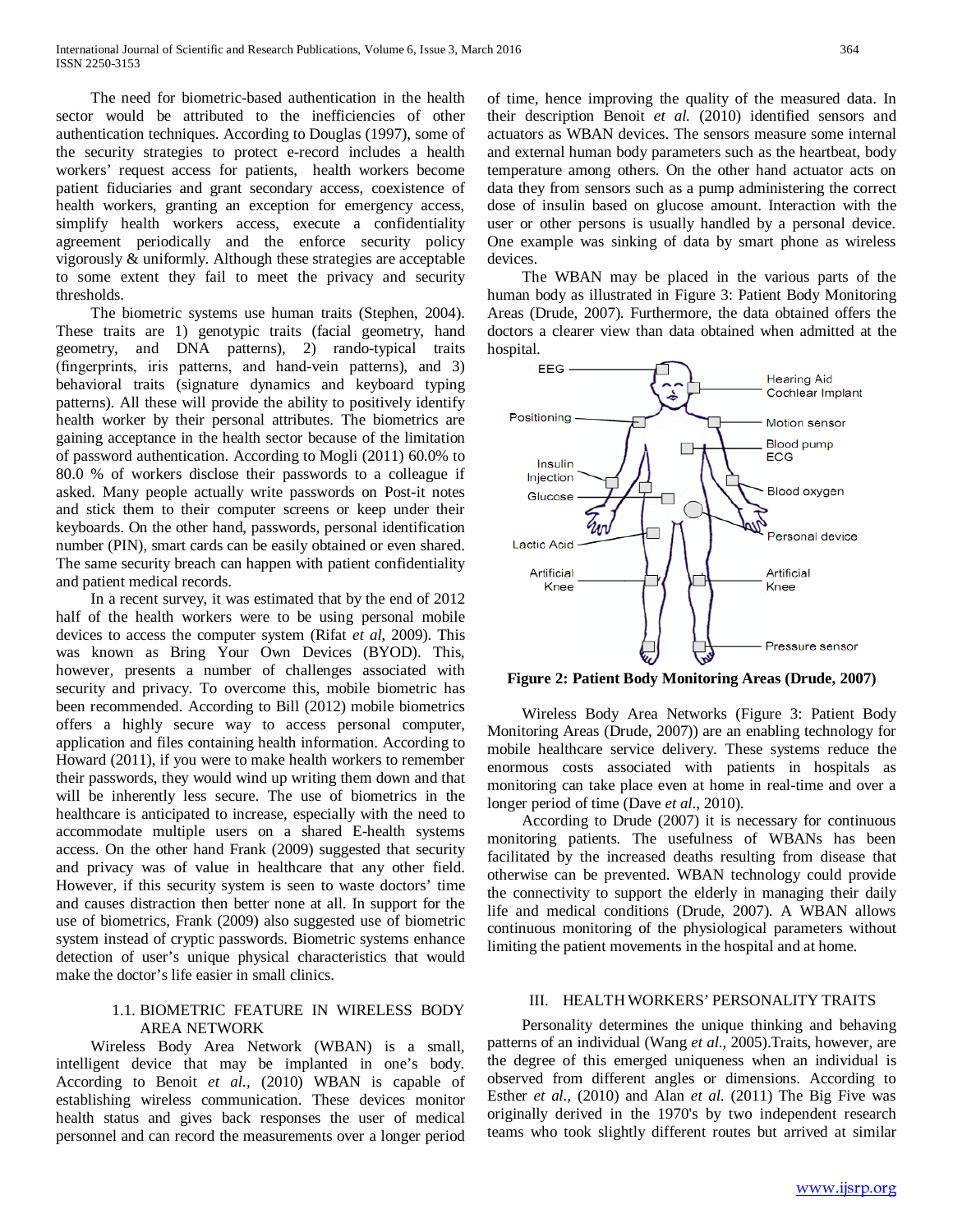results. Most human personality traits can be boiled down to five broad dimensions of personality, regardless of language or culture. Personality is the enduring emotional, interpersonal, experiential, attitudinal and motivational style that explains the individual's behavior in different situations (Tan *et al*., 2012). However, personality can be a difficult and expensive construct to measure. Most personality inventories designed to measure traits or type combinations of traits (for example the Minnesota Multiphasic Personality Inventory, California Psychological Inventory, 16 Personality Factors, and NEO Personality Inventory) are proprietary instruments, whose items are copyrighted (Susan *et al*., 2010).

 According to Wilburn & Chris (2012) personality is a stable set of characteristics and tendencies that determine peoples' commonalities and differences in thoughts, feelings, and actions. Males (53.0%) are more likely to have a Smartphone than females (47.0%). This study focused on the personal characteristic, commonly referred as Big Five personality factors (agreeableness, conscientiousness, extraversion, neuroticism, and openness to experience) (Wilburn & Chris, 2012 and Tan *et al*., 2012). A better understanding of the effects of personal traits of web-based decision will help web-based decision support system designers to provide more personalized designs for web-based decision systems (Linwu *et al*., 2009). It would be interesting to know what individual characteristics really contribute to the acceptance of biometric based health informatics.

#### 1.1. AGREEABLENESS

 Agreeable workers value getting along with others in the workplace and are therefore considerate, friendly, generous, and helpful. According to Wilburn & Chris (2011) people who scores high on agreeableness are sympathetic, good natured, cooperative and forgiving. They help others and expect help in return. They do well in jobs that involve considerable interpersonal interaction and teamwork. They are positively associated with beliefs about the perceived usefulness of technology (Susan *et al*., 2010).

 The agreeableness dimensions that can be measured are shown in Table 2: Agreeableness Dimension (Tan *et al*., 2012). These agreeable dimensions have the scale as trust, genuine, consideration and unassuming.

**Table 2: Agreeableness Dimension (Tan** *et al***., 2012)**

<span id="page-5-0"></span>

| Scale       | <b>High Score Meaning</b>                                               |
|-------------|-------------------------------------------------------------------------|
| Trusting    | Believes that people have good intentions, trust<br>people to be honest |
| Genuine     | Behaves straightforwardly, does not manipulate<br>or use people         |
| Considerate | Shows concern, listens well, makes people feel<br>welcome               |
| Unassuming  | Keeps quiet about achievements, avoids talking<br>about self            |

 The dimensions of agreeableness [\(Table 2: Agreeableness](#page-5-0)  [Dimension \(Tan](#page-5-0) *et al*., 2012)) have various high scores such as trust people, straightforward people, concern people who avoid talking about self.

#### **1.2. CONSCIENTIOUSNESS**

 Conscientiousness concerns the way in which we control, regulate, and direct our impulses. Impulses are not inherently bad; occasionally time constraints require a snap decision, and acting on our first impulse can be an effective response so in certain occupations this is seen as an advantageous personality trait. Conscientiousness can be measured using the dimensions in Table 3: Conscientious Dimensions (Tan *et al*., 2012).

**Table 3: Conscientious Dimensions (Tan** *et al***., 2012)**

| <b>Scale</b> | <b>High Score Meaning</b>                        |
|--------------|--------------------------------------------------|
| Competent    | Completes tasks, excels at work, gets things     |
|              | done efficiently                                 |
| Organized    | Likes to be organized, keeps things tidy, do     |
|              | things according to a plan                       |
| Achieving    | Works hard, sets high standards, does more than  |
|              | is expected of him or her                        |
| Proactive    | Gets down to work quickly, initiates activities, |
|              | prepares in advance                              |

 The hallmark of the conscientious personality is selfcontrol, reflected in a need for achievement, order, and persistence (Tan *et al*., 2012). They are more likely to carefully consider ways in which the use of technology would allow them to be more efficient and perform at a higher level at work (Susan *et al*., 2010).

#### 1.3. EXTRAVERSION

 Extraverts are described as being sociable, gregarious, and ambitious. The desire to gain social status is one of the most important motivations for individuals in deciding to adopt an innovation (Wilburn & Chris 2012 and Yoram *et al*., 2012). Extraversion is marked by pronouncing engagement with the external world. The dimensions to measure about the extraversion are shown in Table 4: Extraversion Dimensions (Yoram *et al*., 2012).

#### <span id="page-5-1"></span>**Table 4: Extraversion Dimensions (Yoram** *et al***., 2012)**

| <b>Scale</b> | <b>High Score Meaning</b>                        |
|--------------|--------------------------------------------------|
| Friendly     | Gets to know people quickly, cheers people up,   |
|              | enjoys contact                                   |
| Outgoing     | Likes to be surrounded by people, talks a lot,   |
|              | enjoys social occasions                          |
| Assertive    | Communicates views and ideas, seeks to influence |
|              | people, takes control                            |
| Energetic    | Keeps busy, reacts quickly, is always on the go, |
|              | fills spare time with activity                   |

 The extraversion dimensions shown in [Table 4:](#page-5-1)  [Extraversion Dimensions \(Yoram](#page-5-1) *et* al., 2012) demonstrate why the extraversion is an important personality trait. The extraversion moderated the relationship between subjective norms and intentions to use technology such that the relationship is stronger for individuals with higher extraversion (Susan *et al*., 2010).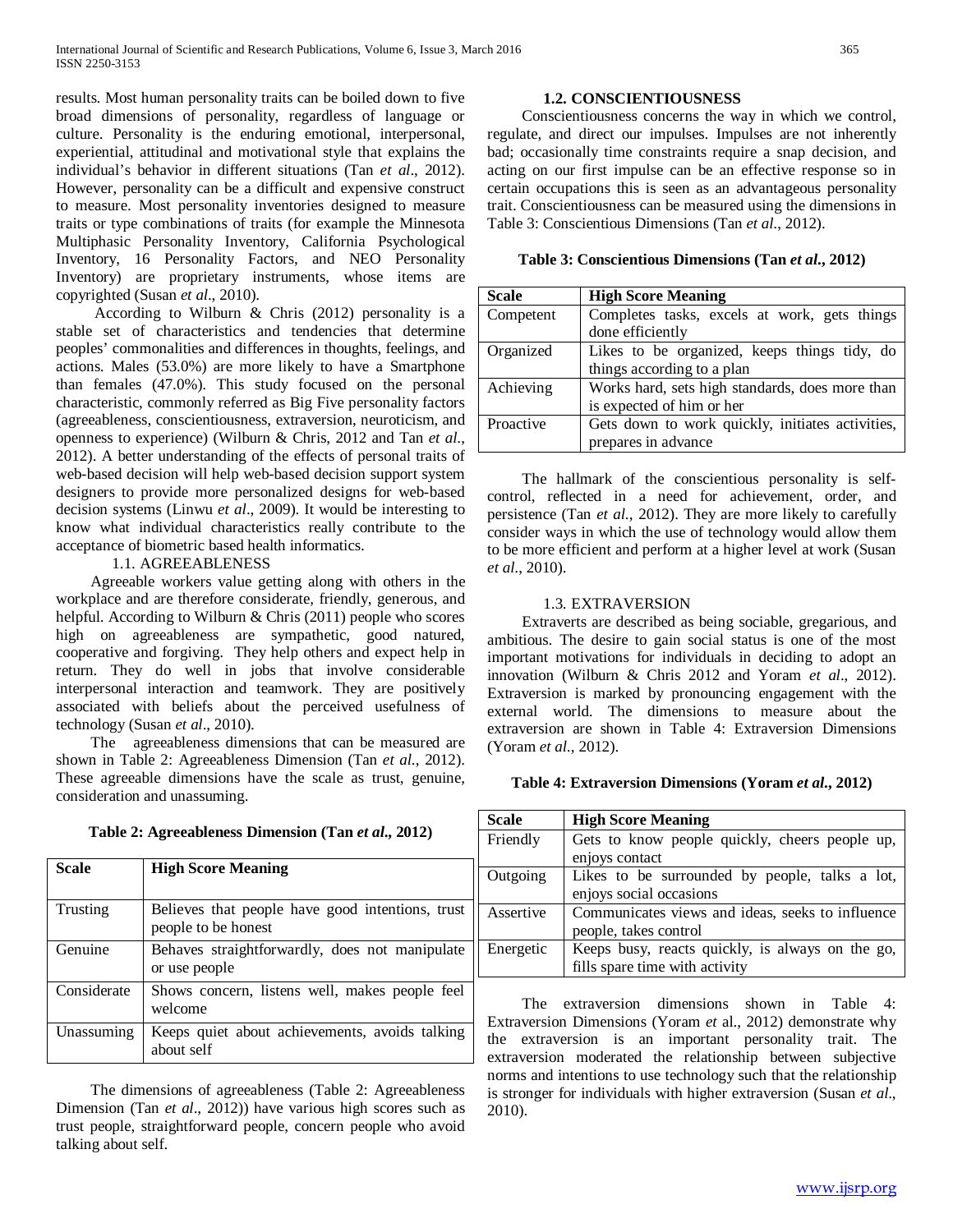International Journal of Scientific and Research Publications, Volume 6, Issue 3, March 2016 366 ISSN 2250-3153

#### 1.4. NEUROTICISM

 Neurotic personalities are likely to view technological advances in their work as threatening and stressful, and to have generally negative thought processes when considering the technological advances (Tan e*t al.,* 2012 and Susan *et al.,* 2010). The neuroticism dimensions that can be measured are shown in Table **5**: Neuroticism Dimension (Tan *et al*., 2012)

#### **Table 5: Neuroticism Dimension (Tan** *et al***., 2012)**

| <b>Scale</b> | <b>High Score Meaning</b>                        |  |
|--------------|--------------------------------------------------|--|
| Relaxed      | Has fewer worries than most people, finds it     |  |
|              | easy to unwind                                   |  |
| Contented    | Comfortable with self, happy with life, positive |  |
|              | about future                                     |  |
| Self-assured | Confident in unfamiliar surroundings and with    |  |
|              | new people                                       |  |
| Resilient    | Calm under pressure, copes with problems,        |  |
|              | overcomes setbacks quickly                       |  |

 Neuroticism refers to the tendency to experience negative feelings. Neurotic people tend to be anxious, self-conscious and paranoid (Yoram *et al*., 2012).

# 1.5. OPENNESS TO THE EXPERIENCE

 According to Yoram *et al*., (2012) Openness to experience measures a person's imagination, curiosity, seeking of new experiences and interest in culture, ideas, and aesthetics. It is related to emotional sensitivity, tolerance and political liberalism. People high on Openness tend to have a high appreciation for art, adventure, and new or unusual ideas (Susan *et al*., 2010). Those with low Openness tend to be more conventional, less creative, and more authoritarian. They tend to avoid changes and are usually more conservative and close-minded. Those who score high in openness have flexibility of thought and tolerance of new ideas. They actively seek out new and varied experiences and value change. Openness is consistently associated with training proficiency and engaging in learning experiences (Wilburn & Chris, 2012 and Tan *et al.,* 2012). They are more likely to hold positive attitudes and cognitions toward accepting the job-related technology in part because of their predisposition to embrace new approaches to work; they are less threatened by change implied in adopting technology. The dimension in openness to change can be summarized as shown in Table 6: Openness to Dimension (Tan et al., 2012).

#### **Table 6: Openness to Dimension (Tan et al., 2012)**

| <b>Scale</b>  | <b>High Score Meaning</b>                                                |
|---------------|--------------------------------------------------------------------------|
| Imaginative   | Has strong imagination, sets aside time for thinking, enjoys daydreaming |
| Innovative    | Generates original solutions to problems, has lots of ideas for change   |
| Rule Breaking | Prepared to bend the rules and take risks to achieve change              |
| Adaptable     | Tries new ways of working, adapts quickly to change                      |

 The theory behind the openness to change factor is that all people have creative ability, but individuals express it differently according to their thinking style. Thinking style influences where people look for information, the sort of information they prefer dealing with, and the type of environment they prefer working in. When solving problems in order to make decisions, there are usually two camps, adaptors and innovators.

#### IV. THEORETICAL MODELS

 A theory is a supposition or a system of ideas explaining something (Oxford English dictionary). Theoretical model on the other hand is a collection of theories and models from the literature which underpins a positivistic research study. In other words, it is a conceptual model of how the researcher theorizes or makes logical sense of the relationships among the several factors that have been identified as important to the problem (Napaporn, 2007). Developing the theoretical model helps the researcher to propose and test certain associations. Thus improve the understanding of the situational dynamics. In whole, the theoretical model discusses the interrelationships among the variables that are considered important to the study.

Studying Information Technology in healthcare is considered as trying to hit a moving target. It requires different social theories than were present before its rise. Hence need to simplify reality, but the flip side of this is that this simplification should not be to the extent that this masks the fine nuances that characterize this complexity (Kathrin *et al.,* 2010). This study, therefore will consider the following theories.

#### 1.5.1. DIFFUSION OF INNOVATION (DOI) **THEORY**

 According to Napaporn (2008) diffusion is the process by which an innovation is communicated through certain channels over time, among the members of a social system [\(Figure 4:](#page-7-0)  [Factors Affecting Health Informatics Adoption \(Graig, 2003\).](#page-7-0)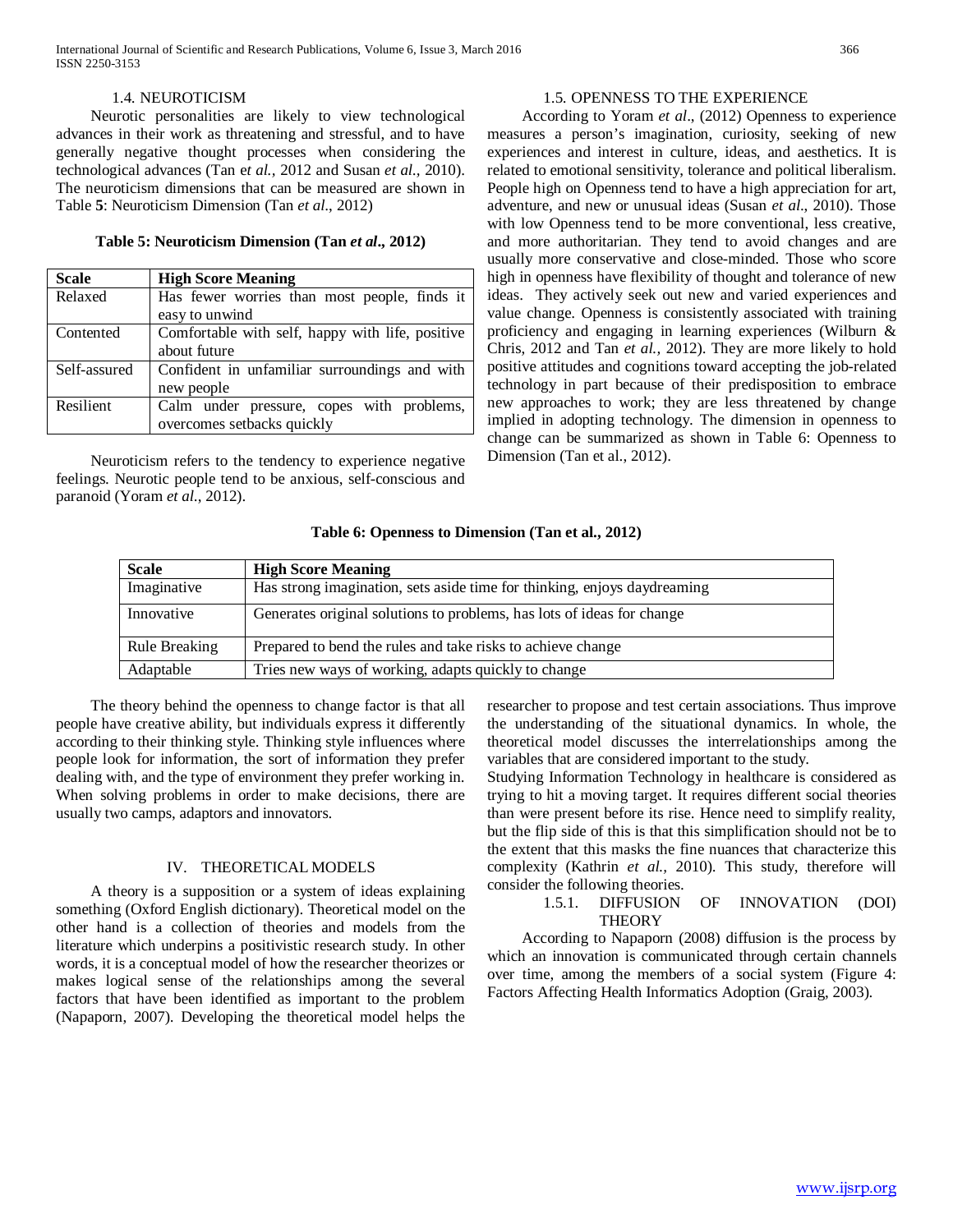

**Figure 3: Factors Affecting Health Informatics Adoption (Graig, 2003)**

<span id="page-7-0"></span> An innovation is an idea, practice, or object that is perceived as new by an individual or other unit of adoption. According to Fred *et al.*, (1989), one of the most challenging issues in information systems (IS) is to understand why people accept or reject to use of it. The illustration in Figure 4: Factors Affecting Health Informatics Adoption (Graig, 2003) shows the factors have contributed to ICT adoption. However, Figure 5: Diffusion of Innovation Model (Rogers, 1985) shows the characteristics of an innovation, as perceived by the members of a social system, which determine its rate of adoption.



**Figure 4: Diffusion of Innovation Model (Rogers, 1985)**

 The innovation-decision process is one through which an individual passes (1) from first knowledge of an innovation, (2) to forming an attitude toward the innovation, (3) to a decision to adopt or reject, (4) to implementation of the new idea, and (5) to confirmation of this decision.

#### **1.5.2. Technology Acceptance Model (TAM)**

 According to Yogesh & Dennis (1999) and Fred (1989) the Technology Acceptance Model (TAM) (Figure 6: Technology acceptance Model (Davis *et al*., 1989)) is an important theoretical contribution toward understanding IT acceptable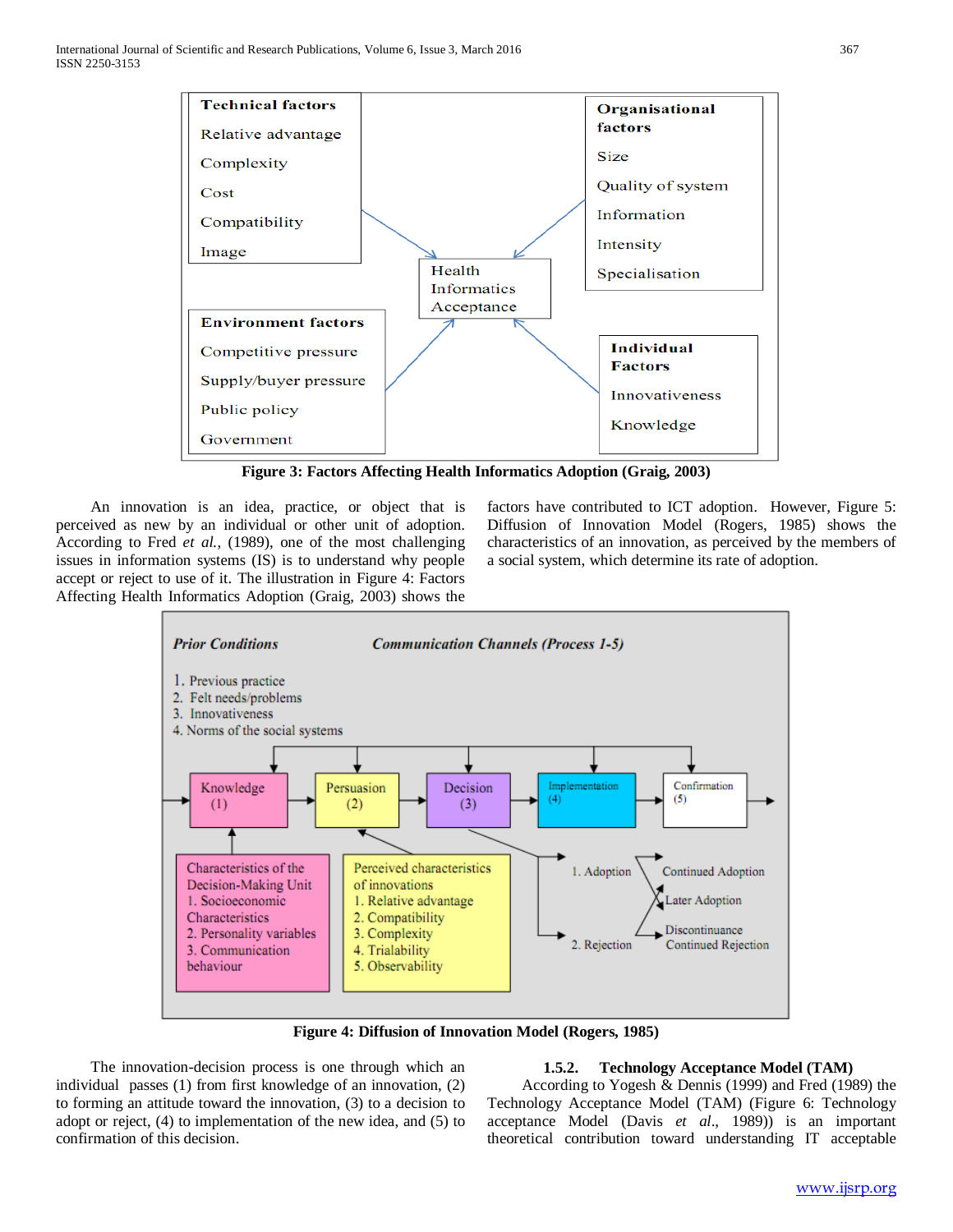behaviors and usage. According to Manon (2008) the perceived usefulness seems to be the only significant predictor of intention of use. Basic factors such as attitude, perceived cost and perceived ease of use have no direct effect on intention to use virtual reality. However, noted by several information systems researchers TAM is incomplete in that it does not account for social influence in the adoption new information systems. Davis

(1986) and Davis *et al*., (1989) noted that it is important to account for subjective norm (SN), the construct denoting social influence. They observed that it is difficult to identify if usage behaviors are caused by the influence of referents on one's intent or attitude as illustrated in the following [Figure 6: Technology](#page-8-0)  [acceptance Model \(Davis](#page-8-0) *et al*., 1989).



**Figure 5: Technology acceptance Model (Davis** *et al***., 1989)**

<span id="page-8-0"></span> This theory in [Figure 6: Technology acceptance Model](#page-8-0)  (Davis *et al*[., 1989\)](#page-8-0) suggested the problem may be due to the using of an alternative theoretical basis for conceptualizing subjective norm, specifically in terms of processes of social influence (compliance, identification and internalization).

#### **1.5.3. Actors Network Theory (ANT)**

 The Actor-Network as a concept was developed by Michel Callon, Bruno Latour, and John Law during the course of the 1980s as a recognition that actors build networks combining technical and social elements and that the elements of these networks. Actors Network Theory (ANT) is an approach to social theory originating from Science Studies. It's a materialsemiotic method that explores how relations between objects, people, and concepts are formed, rather than why they are formed (Katrina, 2009). ANT declares that the world is full of hybrid entities (Tatnall, 1999) containing both human and nonhuman elements. According to Kathrin *et al* (2010) it's difficult to differentiate a computer program's technical aspects of the influence exerted by the socio-cultural background of the software development team. An actor is a source of an action, regardless of its status as a human or non-human according to Carolyne (2007) and Kethrin *et al*., (2010). According to Richie (2011) studying the multiple agents is important in adopting health informatics as is a dramatic change in the health sector.

In agreement with Carolyne (2007), ANT has been selected for this study for a number of reasons. First, it is well established and there is an important hinterland of work explaining, critiquing, developing, and applying the theory. Second, it has been comparatively stable, with later presentations, building on the original theory, probably because the theory is owned by a relatively small group of writers. Third, it overcomes some important limitations of the technologically deterministic ICT as an enabler perspective taken by some management literature.

# **1.5.4. Theory of Reasoned Action (TRA)**

 This theory [\(Figure 7: Theory of Reason Action \(Ajzen &](#page-9-0)  [Fishbein, 1980\)\)](#page-9-0) postulates that beliefs influence attitude and social norms which in turn shape a behavioral intention guiding, or even dictating an individual's behavior Ajzen & Fishbein (1980) as shown in [Figure 7](#page-9-0) and Napaporn (2007).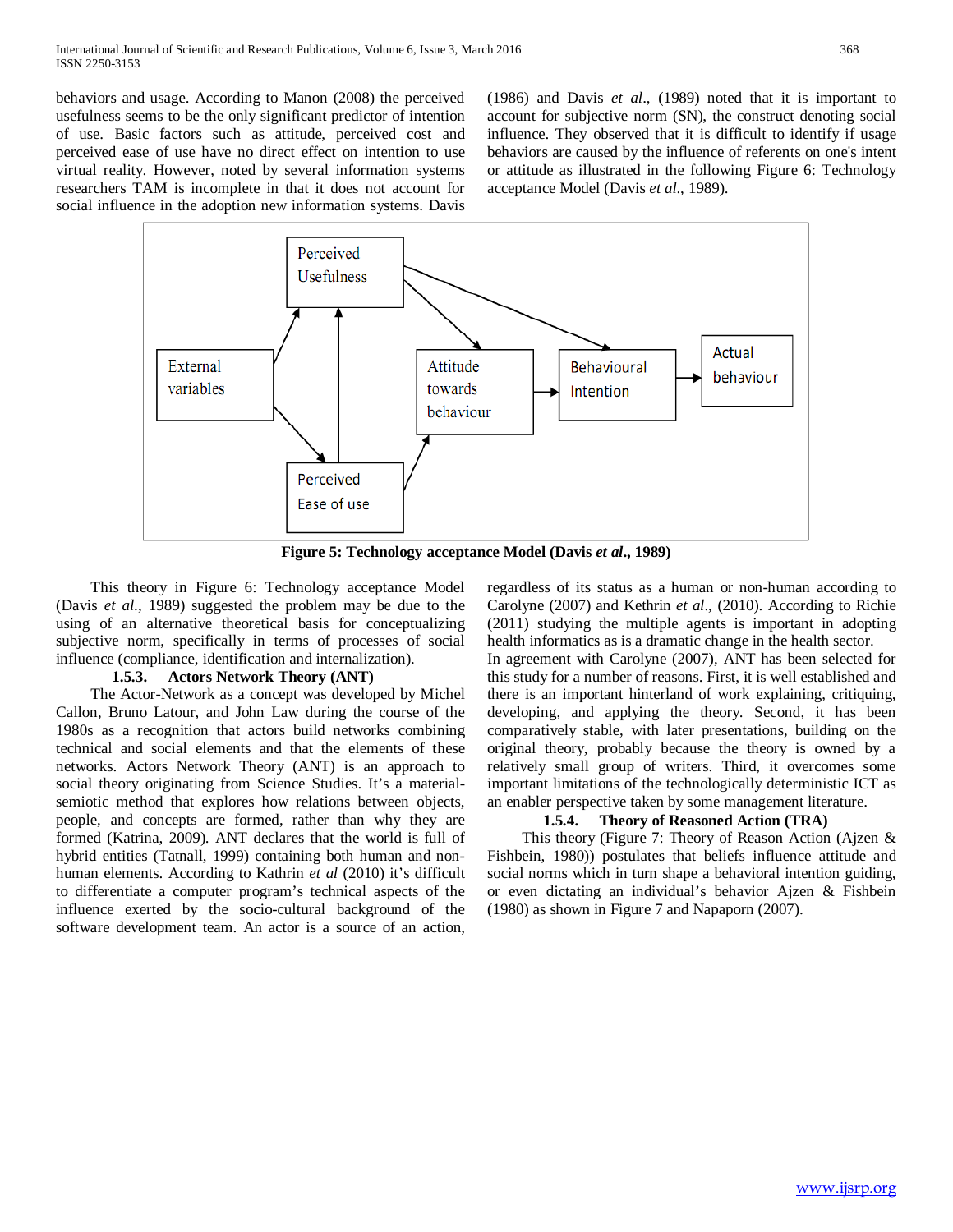

**Figure 6: Theory of Reason Action (Ajzen & Fishbein, 1980)**

<span id="page-9-0"></span> Intention is the cognitive representation of a person's readiness to perform a given behavior, and it is considered to be the immediate antecedent of behavior. Napaporn (2007) also argues that Subject Norm (SN) illustrated in Figure 7: Theory of Reason Action (Ajzen & Fishbein, 1980) is an individual's perception about what other people think of his or her behavior in question.

# **1.5.5. Theory of Planned Behavior (TPB)**

 According to Ajzen (1991) and supported by Napapron (2007), Theory of Planned Behavior (TPB) incorporates an additional construct in order to account for situations where an individual lacks the control or resources necessary for carrying out the targeted behavior freely. TPB is a theory that predicts deliberate behavior, because behavior can be deliberate and planned. This is the case for TPB as shown in Figure 8: Theory of Planned Behavior (Adopted from Ajzen, 1991).



**Figure 7: Theory of Planned Behavior (Adopted from Ajzen, 1991)**

 The intention of this theory was to determine by one attitude toward the specific behavior, two subjective norms (SN) and three perceived behavioral control (PCB) (Ajzen, 1991).

# **1.5.6. Comparison of Theories used in this Research**

 Technology is a dictator because it does not request or wait for anybody for it to be used. The prevailing condition dictates that one option is to use technology. The Table **7**[: Summary of](#page-9-1)  [Theories and their Attributes](#page-9-1) shows the attributes of each of these theories.

#### **Table 7: Summary of Theories and their Attributes**

<span id="page-9-1"></span>

| <b>Theory</b>       | <b>Summary of its Feature</b>                   |  |
|---------------------|-------------------------------------------------|--|
| <b>Diffusion</b>    | Five attributes of an innovation that influence |  |
| <b>Innovation</b>   | the adoption and acceptance behavior:           |  |
| <b>Theory (DOI)</b> | relative advantage, complexity, compatibility,  |  |
|                     | trialability, and observability (Napaporn,      |  |
|                     | 2008).                                          |  |
| <b>Technology</b>   | Perceived usefulness and perceived ease of      |  |
| Acceptance          | use are the two most important individual       |  |
| <b>Model</b> (TAM   | beliefs about using an information technology.  |  |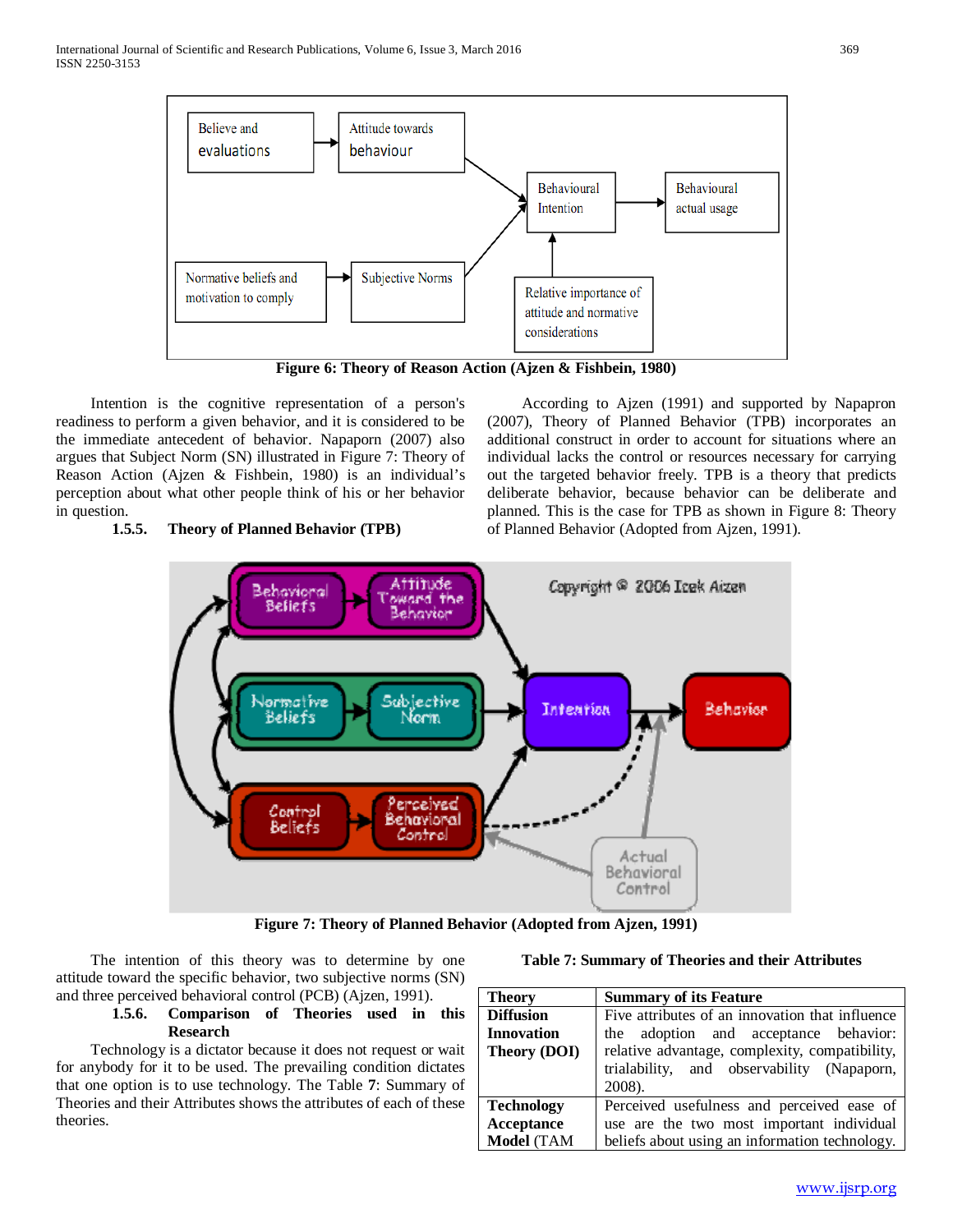|                                  | They lead to individual behavior intention and   | <b>Behavior</b>                                              | mandatory context, consider the mandatory                    |
|----------------------------------|--------------------------------------------------|--------------------------------------------------------------|--------------------------------------------------------------|
|                                  | actual behavior (Yogesh & Dennis, 1999;          | (TPB)                                                        | situation, adds new constructs of perceived                  |
|                                  | Fred, 1989 and Manon, 2008).                     |                                                              | behavioral control in TPB. Perceived                         |
| <b>Actors</b>                    | Declares that the world is full of hybrid        |                                                              | behavioral control, perceptions of internal and              |
| <b>Network</b>                   | entities, containing both human and non-         |                                                              | external constraints on behavior (Janzen, 1991)              |
| Theory (ANT)                     | human elements, and was developed to             |                                                              | and Nap apron, $2007$ )                                      |
|                                  | analyses situations, where separation of these   |                                                              |                                                              |
|                                  | elements is difficult (Carolyne, 2007 and        |                                                              | However, as much as the technology is dictating, a number    |
|                                  | Kethrin et al., 2010).                           |                                                              | of theories have tried to explain why technology adoption in |
| of<br><b>Theory</b>              | An individual's behavior intentions determine    | hospitals is slow. These theories have been discussed.       |                                                              |
| <b>Reasoned</b>                  | his or her actual behavior. Behavior intention   |                                                              |                                                              |
| <b>Action</b> (TRA)              | is in turn determined by the individual's        |                                                              |                                                              |
|                                  | attitude toward this behavior and subjective     | 4.1 THE CONCEPTUAL MODEL                                     |                                                              |
|                                  | norms individuals are rational. Decision         | The proposed research model (the conceptual Model) comprised |                                                              |
|                                  | makers who constantly calculate and evaluate     | three important types of variables:                          |                                                              |
|                                  | the relevant behavior, beliefs in the process of |                                                              |                                                              |
|                                  | forming their attitude toward the behavior       |                                                              |                                                              |
|                                  | (Ajzen & Fishbein, 1980 and Napaporn, 2007)      |                                                              |                                                              |
| of <sub>1</sub><br><b>Theory</b> | Used to predict an individual's behavior only    |                                                              |                                                              |
| <b>Planned</b>                   | in a real voluntary situation, not in a          |                                                              |                                                              |



#### **Figure 8: Proposed Conceptual Path Model of Biometric Based Informatics**

 Based on the previous researches, a theoretical model was developed. Figure 9: Proposed Conceptual Path Model of Biometric Based Informatics represents a conceptual model that the research tested and analyzed in this study. The arrows linking constructs (latent variables) specify hypothesized causal relationships in the direction of the arrows. The arrows between constructs and indicators (observed variables) symbolize measurement validity.

 1) The moderating variables are perceived usefulness and perceived ease of use. According to Sebastian *et al.* (2005), the three macro roles to identify competencies are applied health informatics, research and development of health informatics, and Clinician health information. The research employed these to define the acceptance of Health Informatics by health workers in the selected level 5 hospitals in Nyanza Region, Kenya.

 2) The dependent variables are usage behavior, behavioral intention, and technical (actual) usage. The attitude influenced behavior and technical usage of health informatics

3) The independent variables were the health worker<br>mality traits (Extroversion, Agreeableness, personality traits (Extroversion, Agreeableness, Conscientiousness, Neuroticism and Openness to change).

 4) The related study by Morton (2008) that determined the individual characteristics and socio-technical factors that contributed to physician acceptance of an Electronic Health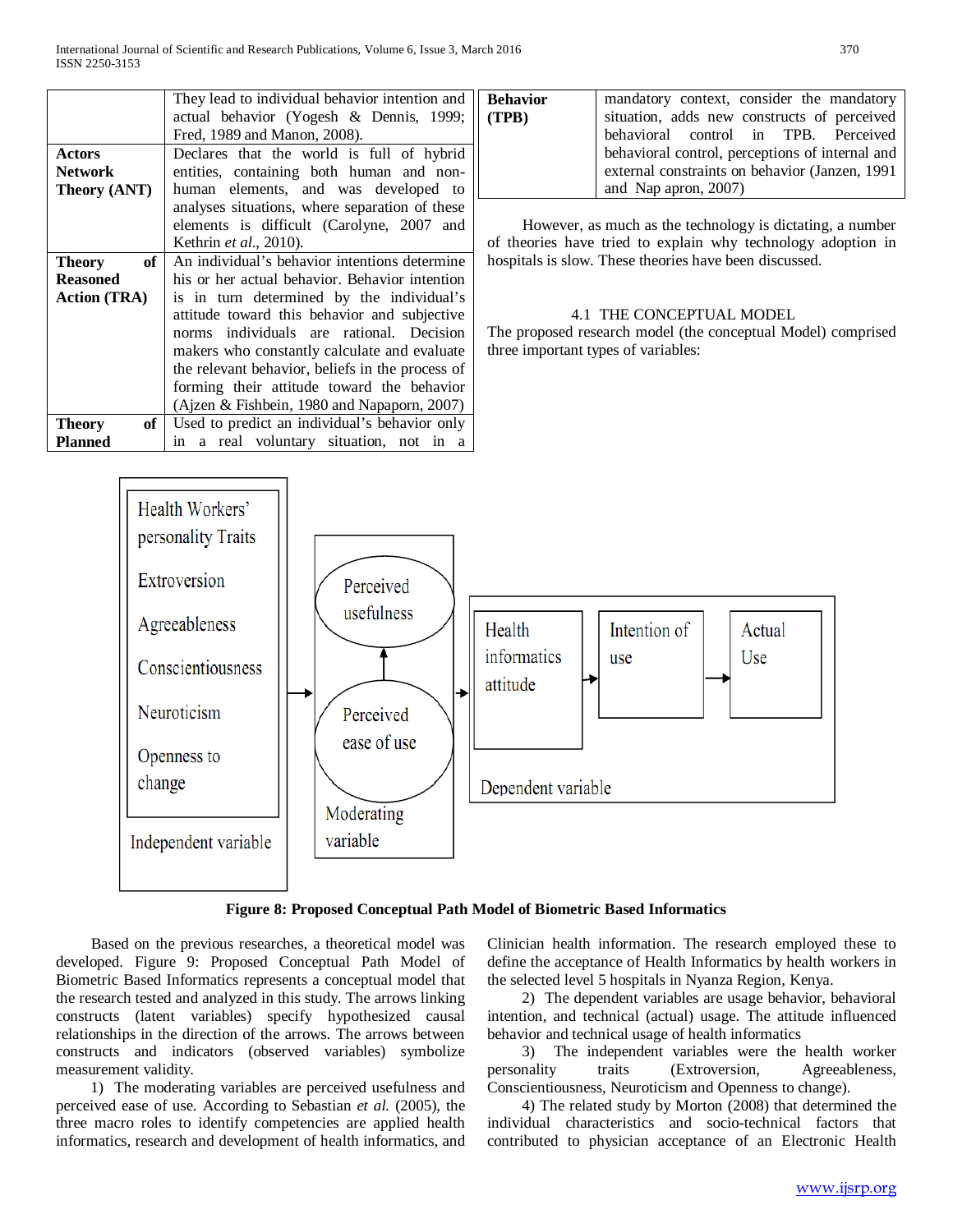Record. Morton's study used a hypothesized causal model grounded in Diffusion of Innovations theory. Morton developed Technology Acceptance Model was using case study and survey methods tested using structural equation modelling (SEM). An online survey was distributed to 802 faculty, fellow and resident physicians in an acute care teaching institution in the southeastern United States with the overall response rate was 29.8%.

 According to Sung *et al.* (2006) they identified a number of variables that emphasize the larger social fiber beyond individual characteristics that are relevant to the acceptance of computer technology. Sung *et al.* (2006) also suggested these individual characteristics have been shown to positively affect acceptance.

#### V. CONCLUSION

 The literature review points to lack of a model to evaluate the physicians' behavioral approach influence on the acceptance or rejection of newly introduced health informatics in health sector in Kenya. Five theories TAM, TRA, ANT, TPB and ANT were reviewed. This was on the basis of the support ingredient for acceptance and ethical usage of patient records. This pointed to the need for an integrated theoretical approach. The approach was to help understand the technology acceptance by physicians. From the literature review, it is postulated that evaluation of health workers' traits may be conducted against biometric based health informatics. Such a model supported by the theories representing technology acceptance may be developed.

 This paper identified several areas pointing towards the need to enhance technology acceptance in relation to the user traits attributed to the degree of acceptance of technologies. The next paper presents the approach to be used to provide data for investigating the research questions in order to achieve the specific objectives of this proposed research study.

#### ACKNOWLEDGMENT

 First is to acknowledge the gift of life from the Almight. Second is to acknowledge my colleagues Maiga, Miph, Nyangweso, and Nyamboga for their scholarly input

#### **REFERENCES**

- [1] Abul, K. (2011). E-health Situation and Future Opportunity of Telemedicine in Bangladesh. Master's Thesis. University of Troms. Norway
- [2] Aditya, J. S., Boonyong, K. and Jutatip, S. (2011). Midwifes' Intentions regarding Use of Electronic Medical Records in Health Centres in Leback District. Banten Provice, Indonesia. Journal of Public Health and development Vol. 9 2011
- [3] Adwoa, S. B., Abraham, J. H. Georges, R., Wilfred, I., Benjamin, C., Chodziwdziwa, K. and Osman, S. (2010). First Experience in the Implementation of Biometric Technology to Link Data from Health and Demographic Surveillance System with health Facility Data. Global Health Action.
- [4] Benoit, L., Bart, B., Ingrid, M., Chris, B.,& Piet. D., (2010). A Survey on Wireless Body Area Networks. Wireless Networks manuscript. Belgium
- [5] Bill, W. (2012). Health care, Physicians and Mobile Biometrics. BIMIDs. Viewed 8th October, 2012. www.healthcareinforsecurity.com
- [6] Calliope Network (2010). Common European E-health interoperability Roadmap. European Thematic Network for E-health Interoperability
- [7] Carolyne, S. (2007). Using Actor Network Theory to Analyze E-Government Implementation in Developing Countries. Information Technologies and International Development. Volume 3, Number 3, Spring2007, 35–60
- [8] Catherine, R., and Jonathan, E. (2008). Understanding Internet Usage among Broadband Households: A Study of Household Internet use Survey Data, Science, Innovation and Electronic information Division working Paper. Ryerson University
- [9] Cruicksack, J., Carl, P. & Jon, P. (2012). Personal Health Records: Putting Patients in Control
- [10] Dave, S., Benoit, L., Bart B., Michael, P., Marijke D. S., Peter D. C., Bart, P., Ingrid, M., and Chris, B. (2010). A Secure Cross-layer Protocol for Multi-Hop Wireless Body Area Networks
- [11] Davis, F.D. Bagozzi, R.P. & Warshaw, P.R.(1989). User Acceptance of Computer Technology: A Comparison of Two Theoretical Models', Management Science, vol. 35. Viewed 27thJuly 2012, www. search.epnet.com
- [12] Dean, P.J. (1992). Making Codes of Ethics Real. Journal of business Ethics. Vol.11, April 1992
- [13] Deborah, H. (2012). Department of Homeland Security Warns Healthcare Workers Against Using Own Smartphones, Tablets with Patients Data. Healthcare Technology Feature Article
- [14] Edward, H. F. (2004). State Control of Unsolicited email: State of Washington
- [15] Esther, Q.B., Fred, L.K., & Carl, R. (2010). Evaluating the Big Five Personality Test as a Foundation for Online Student Course Recommendation. Monkato
- [16] Ethel, C. & Maread, B. (2003). Understanding technology Adoption Within the Services-Dominant Logic Paradigm. Trinity College. Ireland
- [17] European Communities (2006). Connected Health Quality and Safety for European Citizen. Report of Unit ICT for Health in Collaboration with the i2010 Subgroup on E-health and E-health Stakeholder Group. Belgium
- [18] Fred, D.; Davis, R.;Bagozzi, P.&Paul. R. Warshow (1989). User Acceptance of Computer Technology: A Comparison of Two Theoretical Models. Management Science Vol 35, No 8. August 1989 Printed in d USA
- [19] Geva, A. (2006). A typology of moral problems in business: A framework for ethical management.Journal of Business Ethics, vol. 69
- [20] Graig, A., Justin A., Erick, B. and John, V. B., (2003). A Framework for the adoption of ICT and security Technologies by SMEs: 16th Annual Conference of Small enterprise Association of Australian and New Zealand 28 September- 1October 2003
- [21] Howard, A. (2011). Biometrics Role in HER Rollout. Arizona Practice turns to Fingerprint Scanner for Authentication. Viewed 8th October, 2012. www.healthcareinforsecurity.com
- [22] IEEE (1990). Standard Computer Dictionary: A Compilation of IEEE Standard Computer Glossaries. IEEE Standards, New York, 1990
- [23] Irwin, T.J.B. (2002). Individual and Technological Factors Affecting perceived Ease of Use of Web-based Learning Technologies in Developing Country. The Electronic Journal on Information Systems in Developing Countries. Viewed on 22/4/2013. www.ejisdc.org
- [24] Jaakko, A. (2010).E-health Service for the European People. E-health Services Access the Norther Periphery International Seminar Only. Finland 3rd&4th November 2010
- [25] Janine, H., Mathew, S. M., Wade, M.C., &David, L. B. (2011). Privacy and Security in Implementation of Health Information Technology (Electronic Health Records): US and EU Compared
- [26] Jennifer, G., Grstina, R., Michon, E. &Karen, T. (2011). Predicting Personality from Twitter. 2011 IEEE International Conference on Privacy, Security, Risk and Trust and IEEE International Conference on Social Computing
- [27] Kathrin, M. C., Allison, W. &Aziz S. (2010). Actor Network Theory and its Role in Understanding the Implementation of Information Technology development in Healthcare: Medical Informatics & Decision Making
- [28] Kathryn, S. (2011). Security and Privacy Implications of Heathcare Digitisation. National Security CyberSpace Institute. Improving the Future of CyberSpace. Royal Aberdeen Smithfield